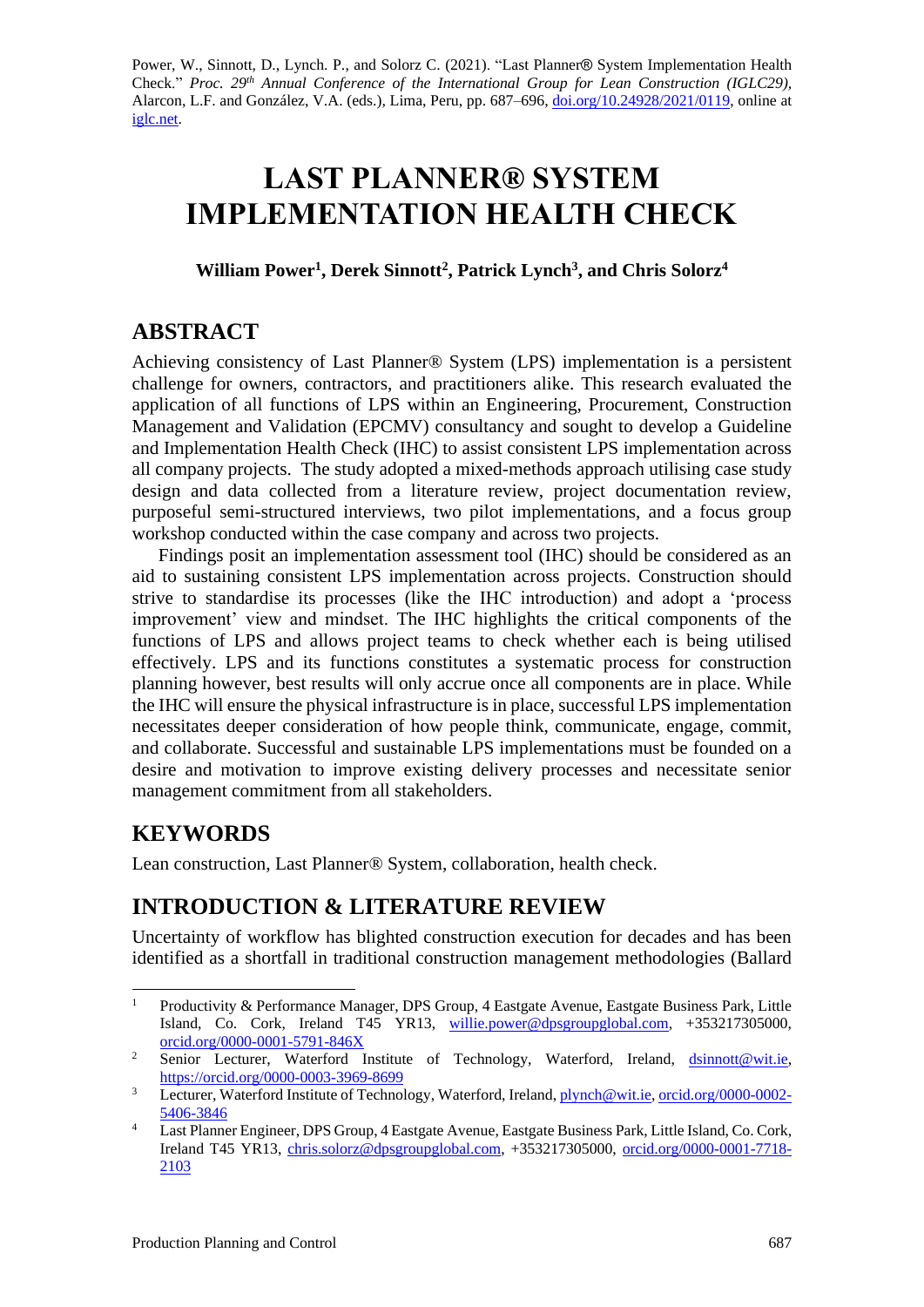and Howell 2003; Mossman 2019). A dedicated tool of Lean Construction (LC), LPS was created in the early 1990s as a suite of complementary functions for controlling and coordinating site production on construction projects (Ballard and Howell 2003; Daniel *et al*. 2015; Hamzeh *et al*. 2016). Ballard and Tommelein (2016 p.59) posit '…the inspiration for LPS was the discovery of chronically low workflow reliability in construction projects. Consequently, the first step in its development was to improve workflow reliability …to learn how to do what we say we're going to do.' While the importance of LPS is highlighted in the literature, there is little practice description of the '*how to do variety'*, as much comment tends to focus on the pitfalls and factors conducive to success. It is this knowledge deficit that has resulted in academics being unable to provide practitioners with the solutions needed to implement the concepts and principles effectively, implying the effort of actually implementing in practice will be even more difficult to achieve.

The core functions of LPS are master / milestone schedule, phase / pull planning, look ahead and make-ready process, commitment / weekly work planning, daily huddles / coordination, and learning and action (Ballard 2000; Daniel *et al*. 2015; Ebbs and Pasquire 2019). Daniel and Pasquire (2017) suggest little attention has been given towards developing a plan or roadmap for integrating LPS into a project. Effective integration is critical as Power *et al*. (2021 p.48) suggest '…rushed implementations of LPS as 'rescue attempts' are doomed to fail as the overburdening of already overloaded teams with new working practices will provoke resistance to the new methodology.'

Several studies (Daniel *et al*. 2016; Daniel *et al*. 2017; Ebbs *et al*. 2018; Power and Taylor 2019; Hackett *et al*. 2019) argue the consistency of implementation of LPS varies. Ballard and Tommelein (2016), with the publication of '*Current Process Benchmark*…' sought to address inconsistent approaches to implementations (Ebbs *et al*. 2017), emphasising the importance of using all functions to ensure PPC and productivity are linked to the overall milestone schedule (Ballard and Howell 2004; Hamzeh *et al.* 2009; Ballard and Tommelein 2016). The adoption of a standard approach is advised by Daniel and Pasquire (2017, p.16) which avoids each project '…reinventing its own wheel every time'. A consistent and standard approach is essential as Ballard and Tommelein (2016, p. 60) posit LPS '…is a series of interconnected parts. Omission of a part destroys the system's ability to accomplish its functions.' Previous assessment tools focused on improving LPS implementations by addressing reasons for non-completion (RNC) of tasks information (Lagos *et al*. 2019), by focusing on organisational, project and external influences (Ebbs *et al*. 2018), with provision of a Facilitator's Guide (Ebbs and Pasquire, 2019), and by utilising lessons learned from cyclical implementations (Hackett *et al*. 2019).

Based on previous studies there is a need to develop a Guideline and IHC to assist consistent LPS implementation across all projects by asking three research questions: 1) How is LPS implemented in projects; 2) How can implementation of LPS be improved; and 3) What are the possible effects of the improvement measures.

### **RESEARCH DESIGN**

The paper reports on an in-depth case study of an EPCMV consultancy implementing LPS on selected projects since 2015. Inconsistencies pertaining to LPS implementations were observed on recent projects (poor client feedback and lessons learned) and an internal improvement assignment was initiated to develop an understanding of what was required to enable a standardised and consistent LPS implementation across all projects.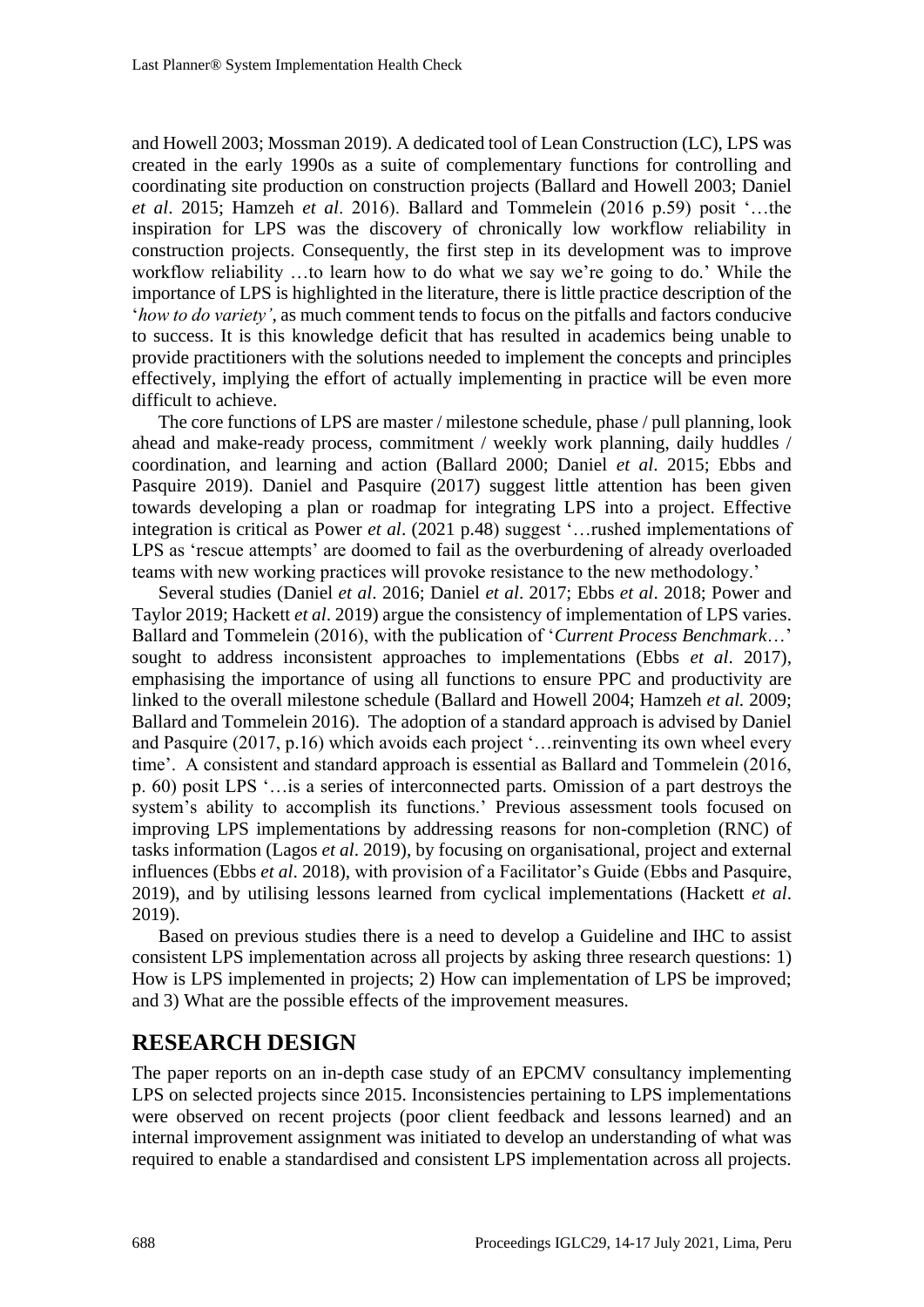This qualitative study utilises a mixed-methods approach with case study design in accordance with Yin (2009). A sequential explanatory approach (Creswell 2009) was adopted, with each stage informing the next phase of the research. Unique sources were purposely sought to increase validity and to provide a wider perspective, as advocated by Yin (2009) and Stake (1995).

Purposefully selected interviewees were familiar with both positive and negative feedback from LPS implementations. These interviews were transcribed and then analysed using a thematic analysis approach and was organised into different themes in accordance with Braun and Clarke (2006); inferences drawn from the emerging themes were checked by triangulation against the literature review findings and against other sources to check their reliability and integrity. An action research approach, in accordance with Eden and Huxham (1996) was taken on one of the pilot implementations (pilot #2) so the effectiveness of interventions could be clearly monitored and measured. Table 1 presents the sources for the research.

| <b>Steps</b> | Source                                        | <b>Project and Participants</b>                                                                                                                                                                                                               |
|--------------|-----------------------------------------------|-----------------------------------------------------------------------------------------------------------------------------------------------------------------------------------------------------------------------------------------------|
| 1            | Integrative<br>Literature<br><b>Review</b>    | Lean, Lean Construction Literature & particular focus on past<br><b>IGLC</b> contributions                                                                                                                                                    |
| $\mathbf{2}$ | Project<br>Documentation                      | Owner feedback, lessons learned, 12 EPCMV Company LPS Data<br>from 2017 - 2020. Review PPC on 4 'poor feedback' projects.<br>Company's Lean Group (n=4) assessed & analysed<br>implementation of all LPS functions across 12 projects. (n=12) |
| 3            | Purposeful<br><b>Interviews</b>               | Interviews with EPCMV Company members: Ops Director, 2 X<br>Project Manager, 2 X Construction Manager, Last Planner<br>Facilitator. (n=6; all either directly or indirectly involved in the<br>implementation)                                |
| 4            | Develop<br>Guideline &<br><b>Health Check</b> | Develop Guideline and Health Check. (4 members of the Lean<br>group referencing sources in table 2)                                                                                                                                           |
| 5            | <b>Health Check</b><br>Pilots                 | Roll out Guideline and Health Check training and trial on two<br>projects. $(n=2)$                                                                                                                                                            |
| 6            | Post-pilots<br>Focus Group<br>Workshop        | EPCMV Company Members: Ops Director, 2 X Project Manager,<br>Construction Manager, Last Planner Facilitator X 2. (n=6; all either<br>directly or indirectly involved in the implementation)                                                   |

Table 1: Research Sequence and Source

An integrative literature review was conducted on Lean and LC literature. Four specific projects had received poor feedback on project performance and LPS implementation – PPC was reviewed on these projects. The research team then analysed 12 projects that utilised LPS to assess effectiveness of implementation of all LPS functions. The projects were measured for compliance with the five core functions of LPS: Milestone Scheduling, Phase Planning, Lookahead Planning, Commitment Planning, and Learning (Ballard 2000; Ballard and Tommelein 2016). The implementations were scored on a range from 0 to 5 with:  $0 = \text{'no existence of the function', } 3 = \text{'Partial existence of the function', and}$  $5 = 'Full existence of the function'.$ 

Next, semi-structured purposeful interviews were conducted with six members of the company project execution team to understand the reasons behind the inconsistency and poor feedback. Referencing LC literature, outlined in table 2, a Guideline and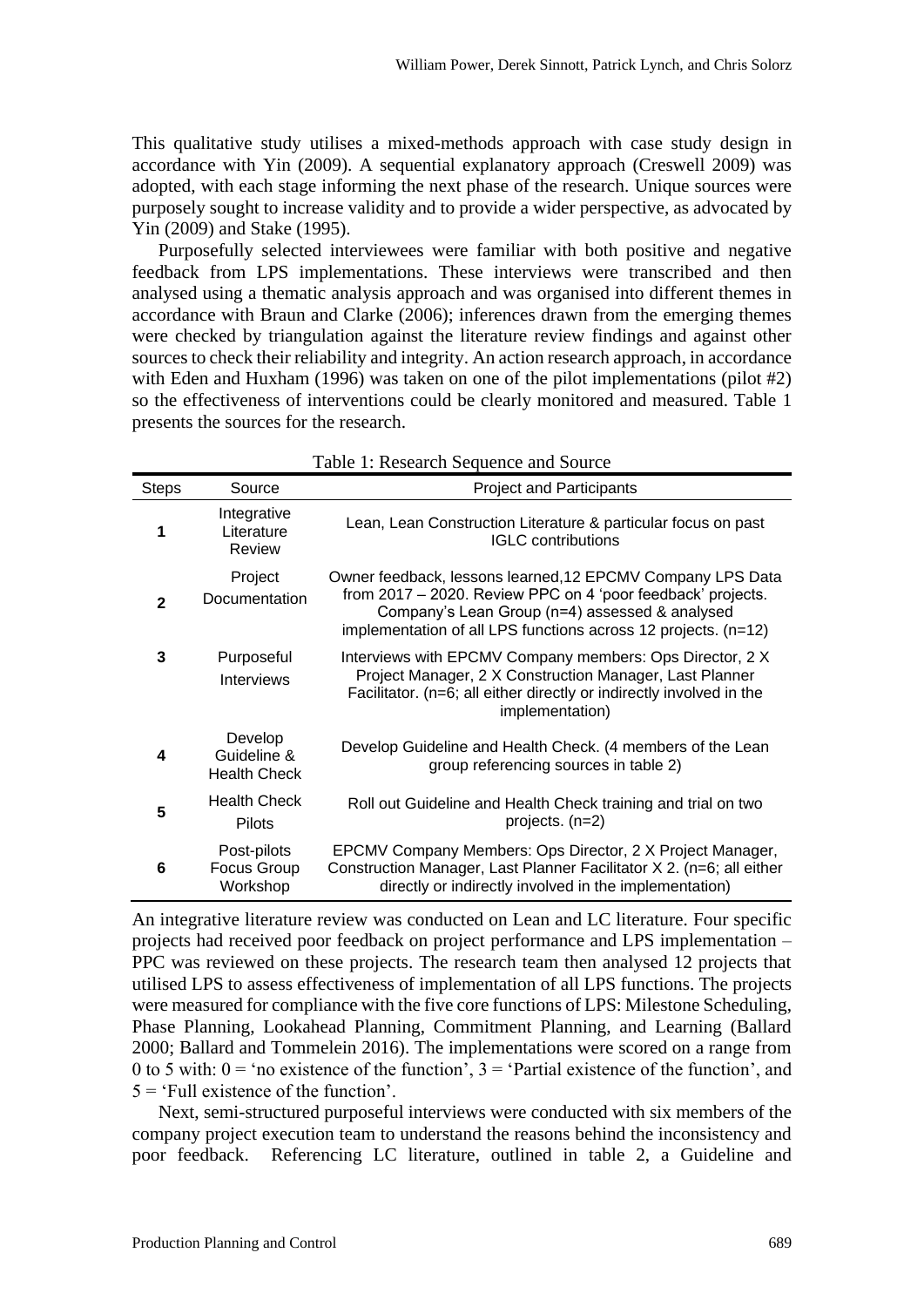Implementation Health Check (IHC) was compiled by the company's 'Lean Group' (four persons qualified and experienced in Lean and LPS) to assist project teams with implementation of all functions of LPS.

Table 2: Sources and key points for developing the Guideline & Health Check

| <b>Source</b>                                                           | <b>Key Points</b>                                                                                                                                                                                                                                                                                                                                                                                                                                                                                                                                                                                                                                                                    |
|-------------------------------------------------------------------------|--------------------------------------------------------------------------------------------------------------------------------------------------------------------------------------------------------------------------------------------------------------------------------------------------------------------------------------------------------------------------------------------------------------------------------------------------------------------------------------------------------------------------------------------------------------------------------------------------------------------------------------------------------------------------------------|
| Ballard and<br>Tommelein (2016,<br>p.61) 'Current Process<br>Benchmark' | 'Functions are the proper work of the system, its jobs. 1) Specifying<br>what tasks should be done when and by whom, from milestones to<br>phases between milestones, to processes within phases, to<br>operations within processes, to steps within operations. 2) Making<br>scheduled tasks ready to be performed 3) Replanning/planning to<br>complete, to achieve project objectives 4) Selecting tasks for daily<br>and weekly work plans—deciding what work to do next 5) Making<br>release of work between specialists reliable 6) Making visible the<br>current and future state of the project 7) Measuring planning system<br>performance 8) Learning from plan failures'. |
| Daniel and Pasquire<br>(2017) 'LPS Path<br>Clearing Approach'           | Step Actions at the Project Level.<br>Table 1: Production planning and control practice (Planning Best<br>Practice).<br>Table 2: LPS implementation assessment questions.                                                                                                                                                                                                                                                                                                                                                                                                                                                                                                            |
| Ebbs and Pasquire<br>(2019) 'Facilitator's<br>Guide'                    | Appendix 3: LPS Facilitator Checklists<br>Appendix 4: Felipe Engineer's LPS Guide                                                                                                                                                                                                                                                                                                                                                                                                                                                                                                                                                                                                    |
|                                                                         | Appendix 5: Study Action Team™ Guidance for Facilitators Guide<br>to the Last Planner® System                                                                                                                                                                                                                                                                                                                                                                                                                                                                                                                                                                                        |

Training was delivered on the Guideline, and the IHC was trialled on two projects over a 12-week period. After the trial period a focus group workshop was held to review both pilot implementations and to assess next steps. The IHC weekly scores, plus interventions and their outcomes, were presented to the focus group. Limitations exist due to the research being conducted within a single organisation. Bias was mitigated by two researchers being distanced from the projects and unconnected with the case company.

### **FINDINGS**

### **Research Question 1: How is LPS implemented in projects?**

Owner feedback and internal lessons learned sessions suggested haphazard and inconsistent LPS implementation across the case company's projects. Some implementations received plaudits for LPS while others spoke of little, if any, discernible improvement from traditional methodologies. PPC data over 24-week duration from four selected projects (LPS received poor feedback) showed unreliability, unpredictability, and an absence of stability of PPC within the selected projects. PPC generally stayed between 60 and 80 percent, occasionally dropping below 50 percent or rising to over 90 percent. Knowing that PPC is positively correlated to enhanced productivity, this erratic performance is the antithesis of what projects require for enabling smooth and even workflow.

All 12 projects that utilised LPS from 2017 to 2020 were evaluated; mean, median, and lowest scores were calculated; % implementation was attained by calculating the mean values as a % of a perfect score of 5. The summarised findings are presented in table 3.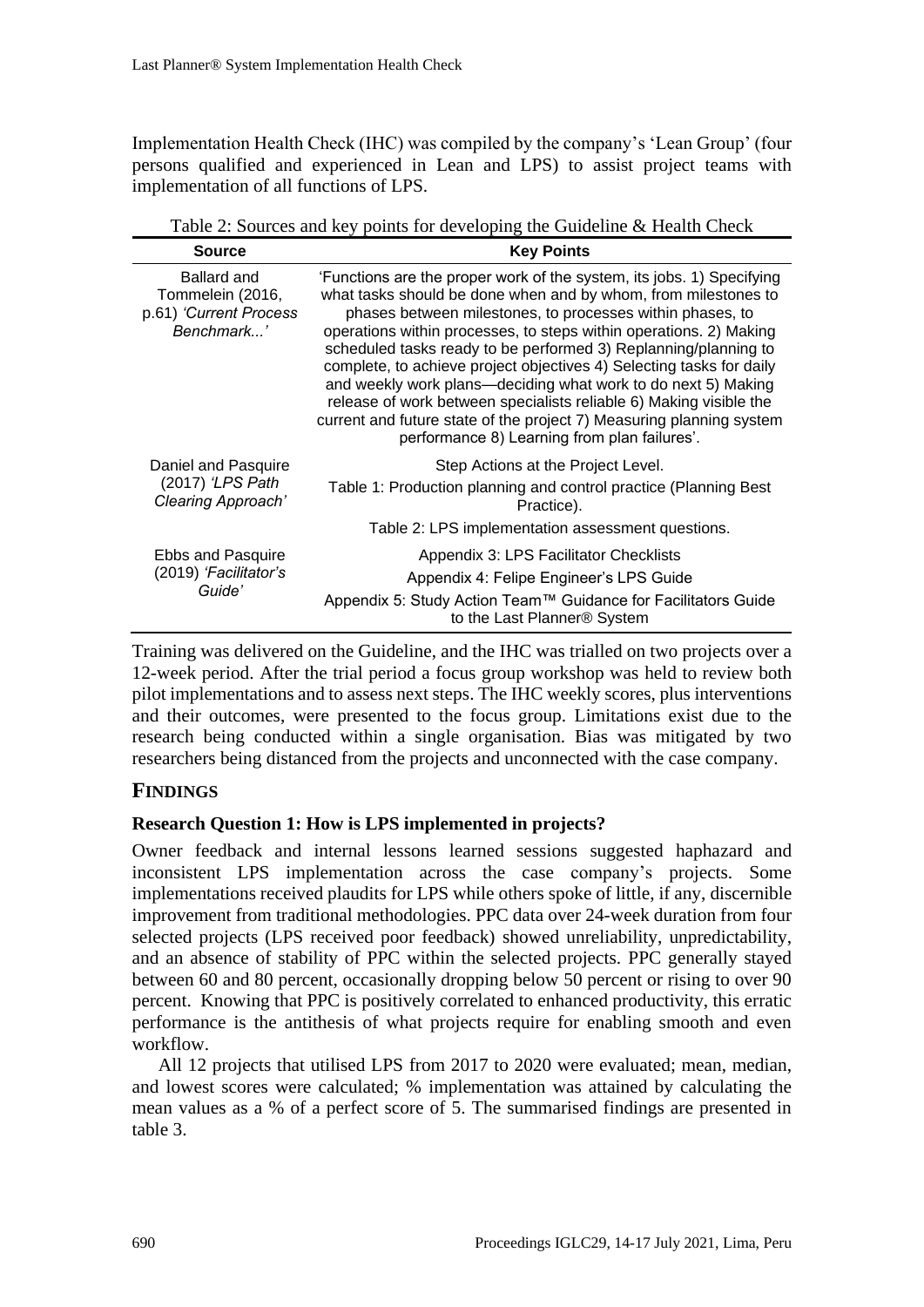| <b>Survey Findings</b><br>Score from 0-5<br>$(0=no, 5=full)$ | <b>Milestone</b><br><b>Planning</b> | <b>Phase</b><br><b>Planning</b> | Lookahead<br><b>Planning</b> | <b>Commitment</b><br><b>Planning</b> | Learning |
|--------------------------------------------------------------|-------------------------------------|---------------------------------|------------------------------|--------------------------------------|----------|
| Mean Values                                                  | 3.7                                 | 2.1                             | 2.8                          | 3.7                                  | 2.2      |
| Median Values                                                | 3.5                                 | 2                               | 2.5                          | 4                                    | 2        |
| Lowest Values                                                | 2                                   | 0                               | 2                            | 3                                    | 0        |
| % Implementation                                             | 73%                                 | 42%                             | 55%                          | 73%                                  | 43%      |

| Table 3: Status of LPS implementation on 12 projects. |  |  |  |  |
|-------------------------------------------------------|--|--|--|--|
|-------------------------------------------------------|--|--|--|--|

Table 3 highlights the inconsistency of application of all functions of LPS. Commitment and Milestone Planning were most used functions with Phase Planning, a critical enabling function of the entire LPS system, least used at 42 percent indicating a major weakness in the implementation. Disappointingly, Lookahead Planning at 55 percent and Learning at 43 percent also point to poor and ad hoc use of key functions of the process. Findings from the purposeful interviews are presented in table 4.

Table 4: Interview findings on inconsistency of LPS implementation

| Unaware of advantages accruing from using all functions                  |
|--------------------------------------------------------------------------|
| LPS support & resource are focused on selected projects (owner mandated) |
| Lack of focus or ownership towards making the process succeed            |
| Poor trade partner engagement with LPS process                           |
| Full implementation not mandated or demanded on all projects             |
| Managers selecting individual functions & discarding others              |
| Owners offering resistance and not participating                         |
| Differing interpretations of what LPS is and its benefits                |
| Absence of standardised implementation process or procedure              |

Interviewees agreed there was an over-reliance on the 'Lean Team' supporting LPS on projects; existence of the 'Lean Team' removed LPS ownership and accountability from site management and resultingly, trade partners. Additionally, if a budget for 'Lean Team' support didn't exist the site proceeded to use only selected aspects such as a milestone plan and morning huddles. Some owners and managers were more familiar with, and aware of, the advantages of LPS and therefore mandated and supported its use. However, other owners and managers were reluctant to sponsor the implementation. As the company relies on Standard Operating Procedures and Guidelines in its work execution, interviewees suggested the absence of a best-practice Guideline and Implementation Health Check (IHC) was a barrier which, if resolved, could provide an implementation roadmap, consistency, and remove the reliance on the 'Lean Team'.

### **DEVELOPMENT OF GUIDELINE & IHC**

### **Research Question 2: How can implementation of LPS be improved?**

The IHC built on existing research sources as referenced in table 2. The specific aim of the IHC was, along with the Guideline, to ensure consistency of application of LPS and to provide weekly feedback identifying implementation gaps, thus, allowing focused improvement. The IHC consisted of 38 prompts or questions across six areas that when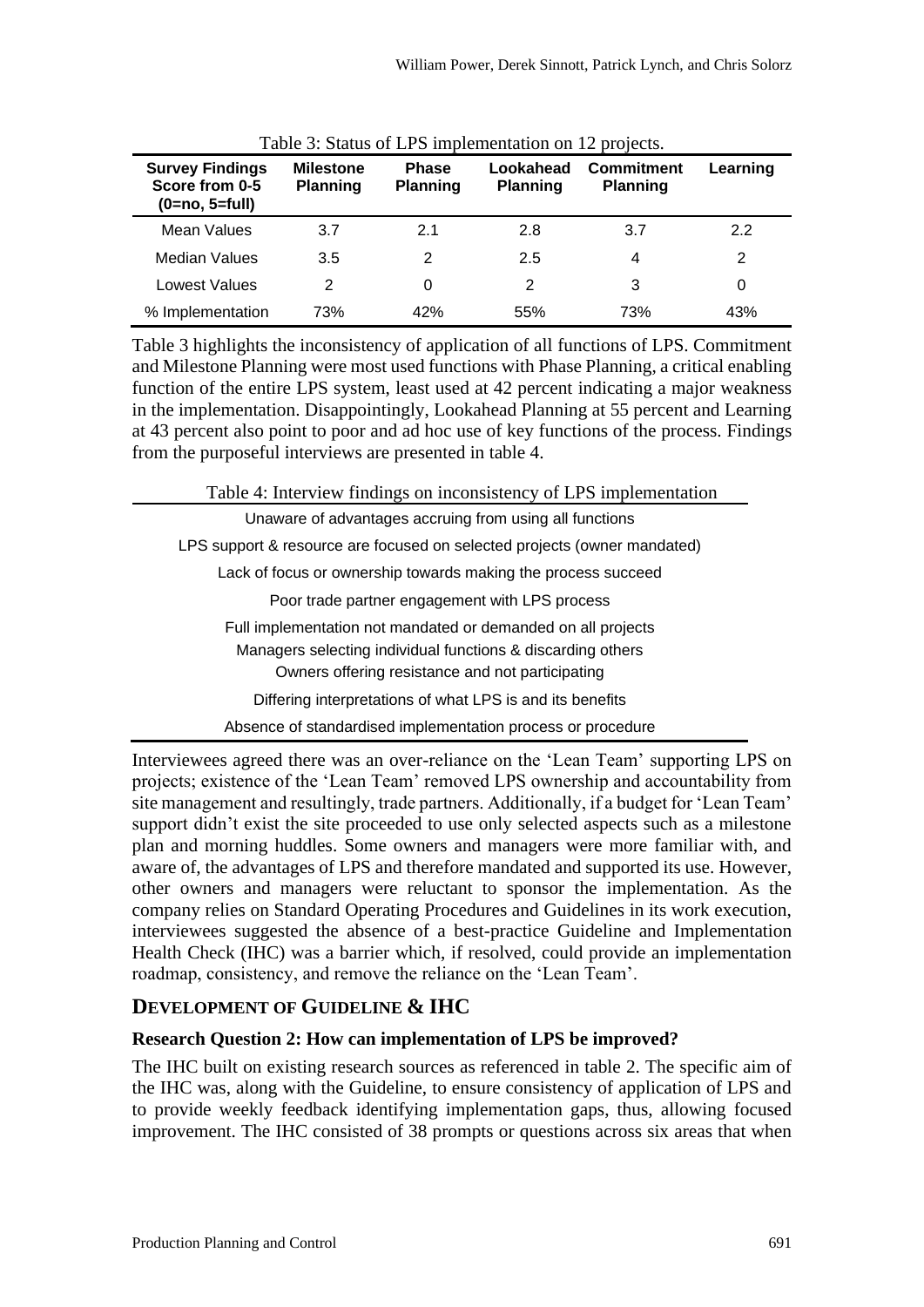responding 'Yes' would confirm its application and 'No' would highlight an area for improvement. Table 5 presents the 38 prompts/questions contained in the IHC.

|                                     | rable 5. Content of fire per Li 5 ranchon                                                                                                                                                                         |
|-------------------------------------|-------------------------------------------------------------------------------------------------------------------------------------------------------------------------------------------------------------------|
| <b>Function</b>                     | <b>Content</b>                                                                                                                                                                                                    |
| Milestone<br>Planning               | Physical/virtual space; information accessible; all functions visible;<br>Master Schedule up to date; all team trained & refreshed within past 6<br>weeks.                                                        |
| <b>Phase Planning</b>               | Plan developed with all trades within last 3 months; logic and sequence<br>validated; pull from milestone; 6 week lookahead aligns; constraints<br>identified; behaviours; flow walk screening for seven flows.   |
| Look Ahead /<br>Make Ready          | New week added to lookahead; incomplete tasks brought forward and<br>replanned; constraint log reviewed with lookahead / phase plan; flow<br>walk /new constraints raised; constraints metrics; Tasks Made Ready. |
| Commitment /<br>Week Work Plan      | Communication; attendance; all trades contribution; commitments;<br>'sound' criteria applied; behaviours; agreed plan communicated.                                                                               |
| Daily Huddle                        | Communication; engagement; correct mark-up; missed tasks addressed;<br>Unplanned work added & impact assessed; parking lot employed; new<br>constraints addressed; behaviours.                                    |
| Learning & Action<br>/ PPC Analysis | PPC visualised & available to all; RNC assessed; recurring RNC root<br>causes; A3 improvement projects enacted.                                                                                                   |

Table 5: Content of IHC per LPS function

### **TRIAL OF IHC**

#### **Research Question 3: What are the possible effects of the improvement measures?**

The IHC was trialed on two pilot implementations. Pilot #1 was a project involving a single contractor with no handoffs to other contractors. Full LPS training was provided, and the contractor was familiar with the LPS process as they had been participants in the enabling works LPS (run by the case company) for 14 weeks. The contractor implemented LPS with one of the authors attending morning huddles, the weekly coordination meeting, and compiling the weekly PPC and IHC reports. The IHC summary page is shown in figure 1.



Figure 1: Implementation Health Check summary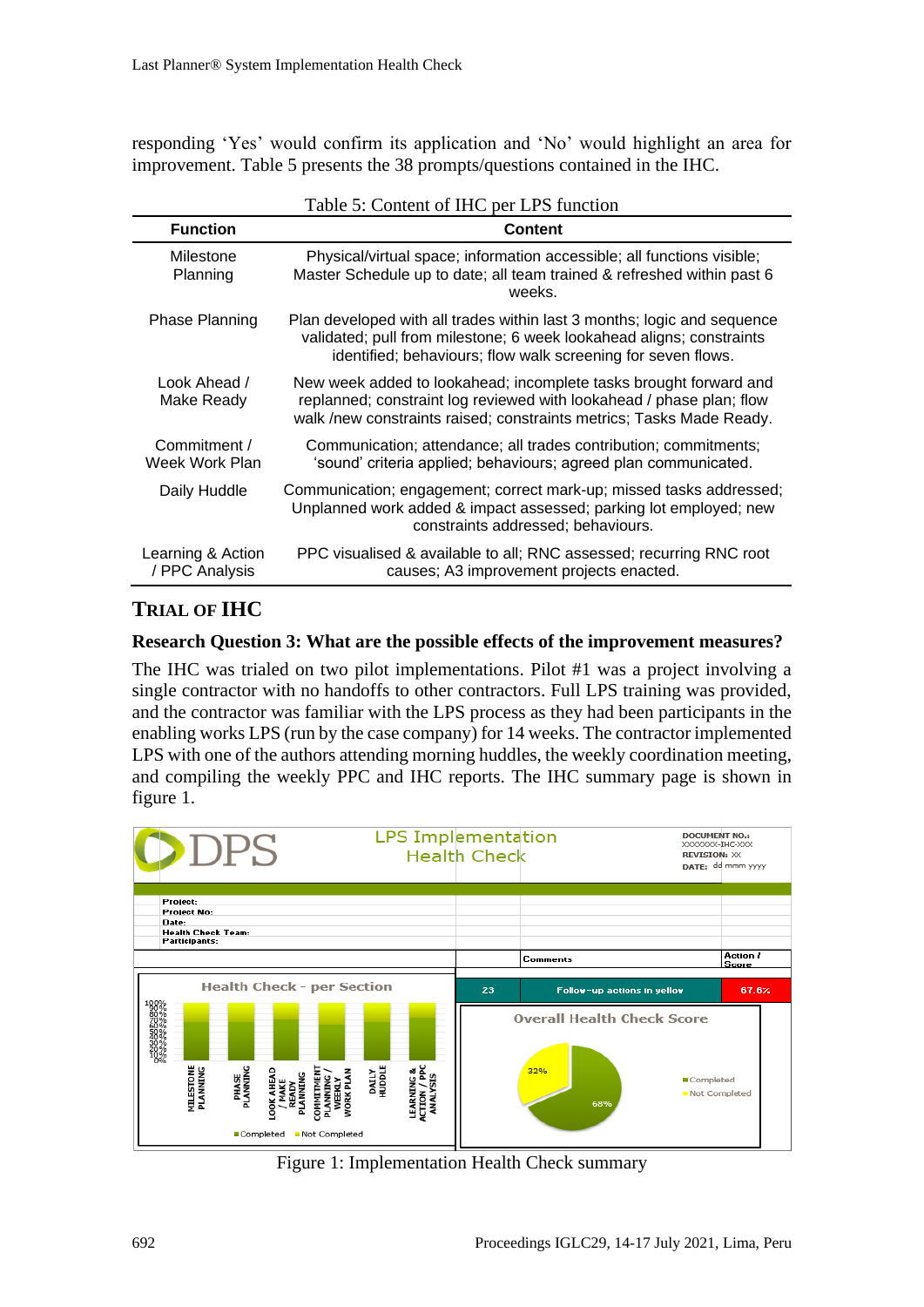The contractor was unwilling to accept the weekly IHC feedback as an improvement opportunity and struggled to understand the value of lookahead planning and constraints identification. A PPC report with detailed reasons for RNC was furnished weekly but the learning and action function of LPS wasn't acted on. Pilot #1 didn't have a collaborative atmosphere; conversations were tense and more adversarial when poor PPC or IHC scores were discussed. LPS was treated as a tool demanded by the owner; the softer social aspects of LPS lay undiscovered as LPS was owned solely by the site manager. A visual correlation between PPC and Health Check is evident in figure 2 (below) and points to PPC performance being influenced by the effectiveness of implementation of all LPS functions, as measured by the IHC. The findings suggest that incomplete implementation (poor IHC score) is constraining PPC achievement.



Figure 2: Pilot #1 - PPC & IHC scores.

Pilot #2 was conducted on a warehouse construction project where another author was embedded as a Last Planner Facilitator. The Facilitator had the authority to intervene in the weekly site management and planning process to ensure a full LPS implementation in accordance with the IHC. The EPCMV company's Operations Director was supporting this pilot; this was a key difference from the pilot #1 implementation. Findings from pilot #2 are presented in figure 3.



Figure 3: Pilot #2 - Warehouse Project PPC & IHC scores.

Pilot #2 represents how the team (owner, construction management, trade partners) could ensure all functions were implemented. Numerous interventions were applied as improvement opportunities arose when analysing PPC, RNC, and highlighted IHC gaps. Figure 3 presents PPC maintained at over 80 percent when all functions of LPS were implemented and suggests a correlation between a 'full' implementation and higher and more reliable PPC. While both projects are dissimilar in nature, the process of LPS and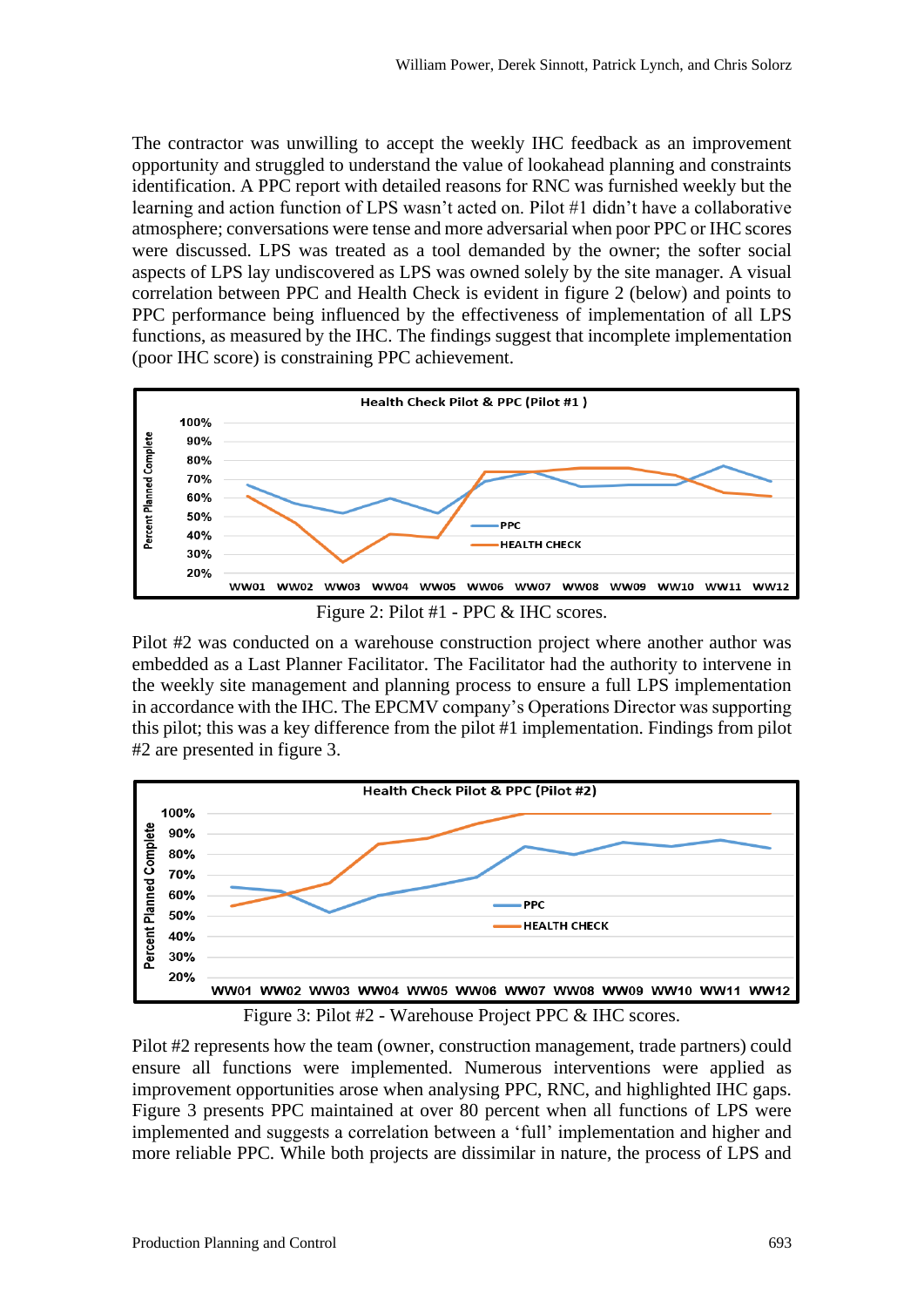IHC should be much easier on pilot #1 (single contractor, minimal design input, sole possession of site and all inputs, low Covid impact) than on pilot #2 (live pharmaceutical facility, owner possession of site, eight trade partners, complex design, international supply chain, high Covid impact as populous site). After the 12-week pilot period expired a focus group workshop was conducted to review the learnings. Table 6 presents the findings.

| Table 6: Post-pilot implementation focus group findings                                      |
|----------------------------------------------------------------------------------------------|
| There must be a desire and a will to make the implementation succeed.                        |
| Senior management & site leadership support is critical.                                     |
| Facilitation at early stages is a key enabler.                                               |
| Education and training should be provided to exhibit the benefits & potential of LPS.        |
| A longer-term view of LPS implementation should be undertaken; not just to address a crisis. |
| The Health Check is a critical implementation effectiveness measurement tool.                |

The summary findings in table 6 posit treating LPS solely as a tool to supplement existing methodologies is insufficient and will not deliver optimal results. Adoption of LPS must be linked to and aligned with a motivation and desire to change from traditional delivery methods. Implementing all LPS functions leads to increased and more reliable PPC; PPC is positively correlated to productivity. The structure introduced by the Facilitator when implementing the IHC on the facilitated pilot #2 brought a coordinated routine that encouraged the trades to participate in the planning of the work; the ensuing positive behavioural change enabled a more collaborative working environment. Early facilitation embeds the routine, practice, and language of LPS from the outset. This common and shared understanding is critical to clarifying the Conditions of Satisfaction for the next customer in line, while also maintaining the implementation process. Standardisation of the process (Guideline and IHC) across all projects will ensure consistency and confidence amongst teams. The IHC identified improvement opportunities on both pilot projects. Critically, it was pilot #2 that addressed the opportunities resulting in higher and sustained PPC.

# **DISCUSSION**

The IHC, in conjunction with a competent and knowledgeable facilitator, has been found to be a critical enabler of effective LPS implementation. As embedding and sustaining of LPS is often constrained by limited resources, the IHC offers an opportunity to standardise the process and ensuring a step by step 'check and act' sequence is part of the kit. Therefore, it is critical that a consistent LPS process, assisted by the IHC, is developed on all construction projects. In pilot #1, the contractor was contractually mandated to utilise LPS on the project. However, they had neither desire nor motivation to use the IHC findings to enhance their weekly planning process. LPS became a tool-focussed 'tickbox' exercise ensuring the contractor was contractually compliant. Contractual terms alone will not provide the underlying motivation and determination to meaningfully implement LPS. Also, despite the IHC and the identification of the improvement opportunities, unless the desire to improve the status quo and to overcome past failures exists, the implementation will not reach full potential. Clearly, there must be a desire and a motivation within the company, the project team, and the owner to ensure LPS will succeed and not end up being another 'fad' or partial implementation.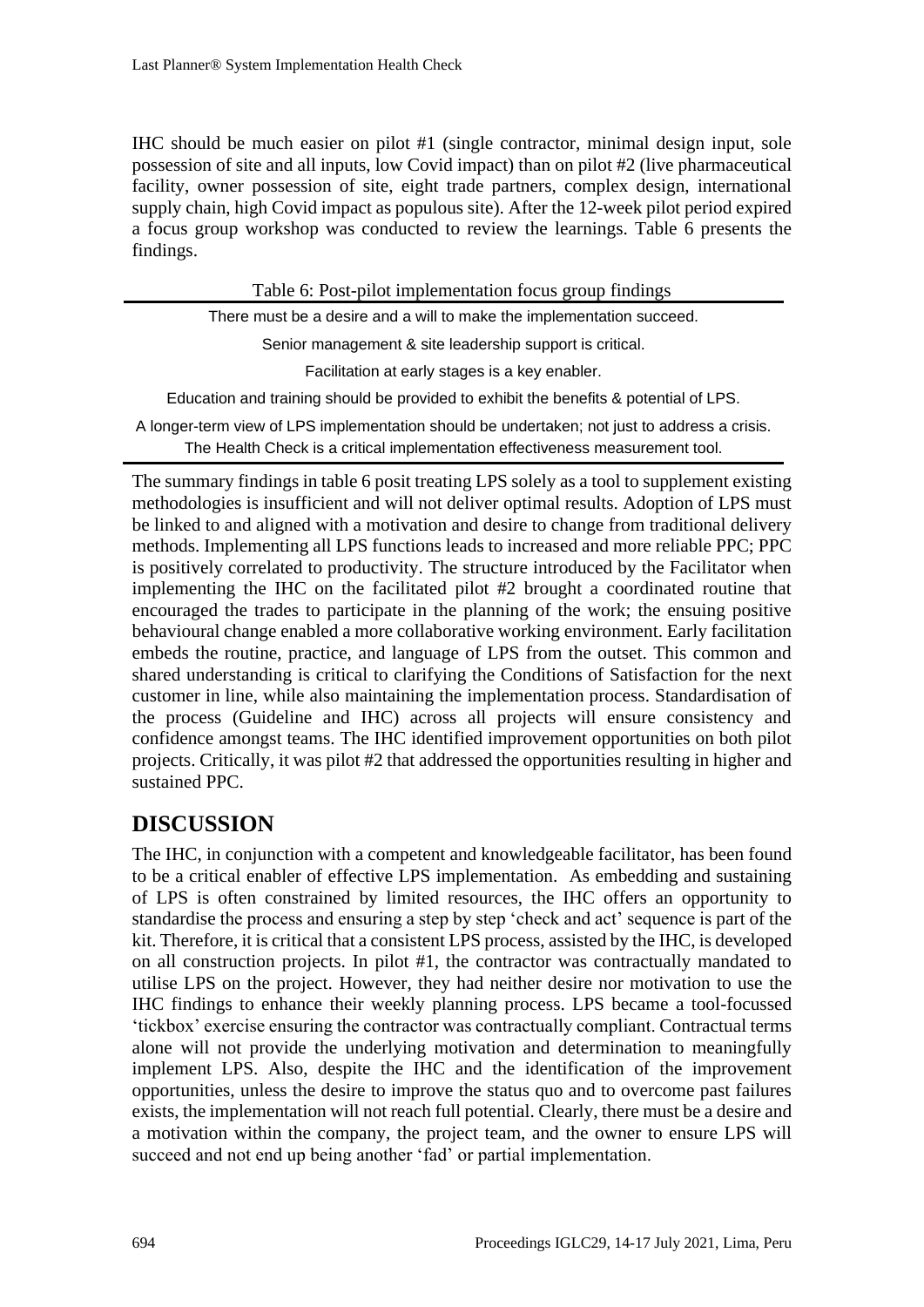The importance of management commitment, leadership, and alignment of strategy in any Lean implementation is emphasised in the literature. Pilot #2 indicates the positive results (PPC and IHC) from a fully supported implementation, where leaders modelled ideal Lean behaviours. Attendance at morning huddles, attending planning workshops, and seeking to be made aware of RNC and process improvement projects are examples of such behaviours. When site leadership support the LPS process, traditional delivery practices are examined, challenged with a Lean mindset, and consideration of customer, next-customer, and 'Value' begin to infiltrate conversations. It is important the 'softer' elements are in place to ensure the IHC contributes fully to the overall LPS process.

Contractors should not wait for the crisis to occur as a reason to introduce LPS on a project. Rather, they should adopt an innovative approach to improve their delivery processes consistently and continuously. This can be achieved by understanding the value of the IHC contribution towards ensuring consistent and effective implementation. Measuring the implementation effectiveness allows continuous incremental process improvement and fosters a continuous improvement mindset and approach; end to end LPS on projects can underpin broader construction delivery improvement extending by consistency and stability across the supply and value chain.

### **CONCLUSION AND RECOMMENDATIONS**

Diligent implementation of all functions of LPS allied to continuously improving the process delivers better results. This study contributes to academic and practitioner knowledge by presenting how utilising the IHC to improve implementation of all functions of LPS delivers higher and consistent PPC. Construction should strive to standardise its processes (like the IHC introduction) and adopt a 'process improvement' view and mindset. The contribution of this tool is to assist getting the implementation 'effective' from the outset. However, while the IHC will ensure the physical infrastructure is in place (a checklist to ensure compliance with 38 highlighted prompts), successful LPS implementation necessitates deeper consideration of how people think, communicate, engage, commit, and collaborate.

Further research could be utilised to refine, modify, or confirm findings by replicating the study in a larger case population as a means of improving the IHC. Quantitative research could address the measurement of different variables identified in this work.

### **REFERENCES**

- Ballard, G. (2000) *The Last Planner System of Production Control*, Doctoral Dissertation, The University of Birmingham, UK.
- Ballard, G., Kim, Y., Liu, M. and Jang, J. (2007) *Roadmap for Lean Implementation at the Project Level*, The Construction Industry Institute, Austin, USA.
- Ballard, G. and Howell, G. (2003) 'Lean project management', Building Research & Information, 31(2), 119-133.
- Ballard, G. and Howell, G. (2004) 'Competing construction management paradigms', Lean Construction Journal, 1(1), 38-45.
- Ballard, G. and Tommelein, I. (2016) 'Current Process Benchmark for the Last Planner® System' *Lean Construction Journal*, 57-89.
- Ballard, G., Vaagen, H., Kay, W., Stevens, B., and Pereira, M (2020) 'Extending the Last Planner® System to the Entire Project'. *Lean Construction Journal*, 42-77.
- Braun, V. and Clarke, V. (2006) Using thematic analysis in psychology.*Qualitative research in psychology*, *3*(2), 77-101.